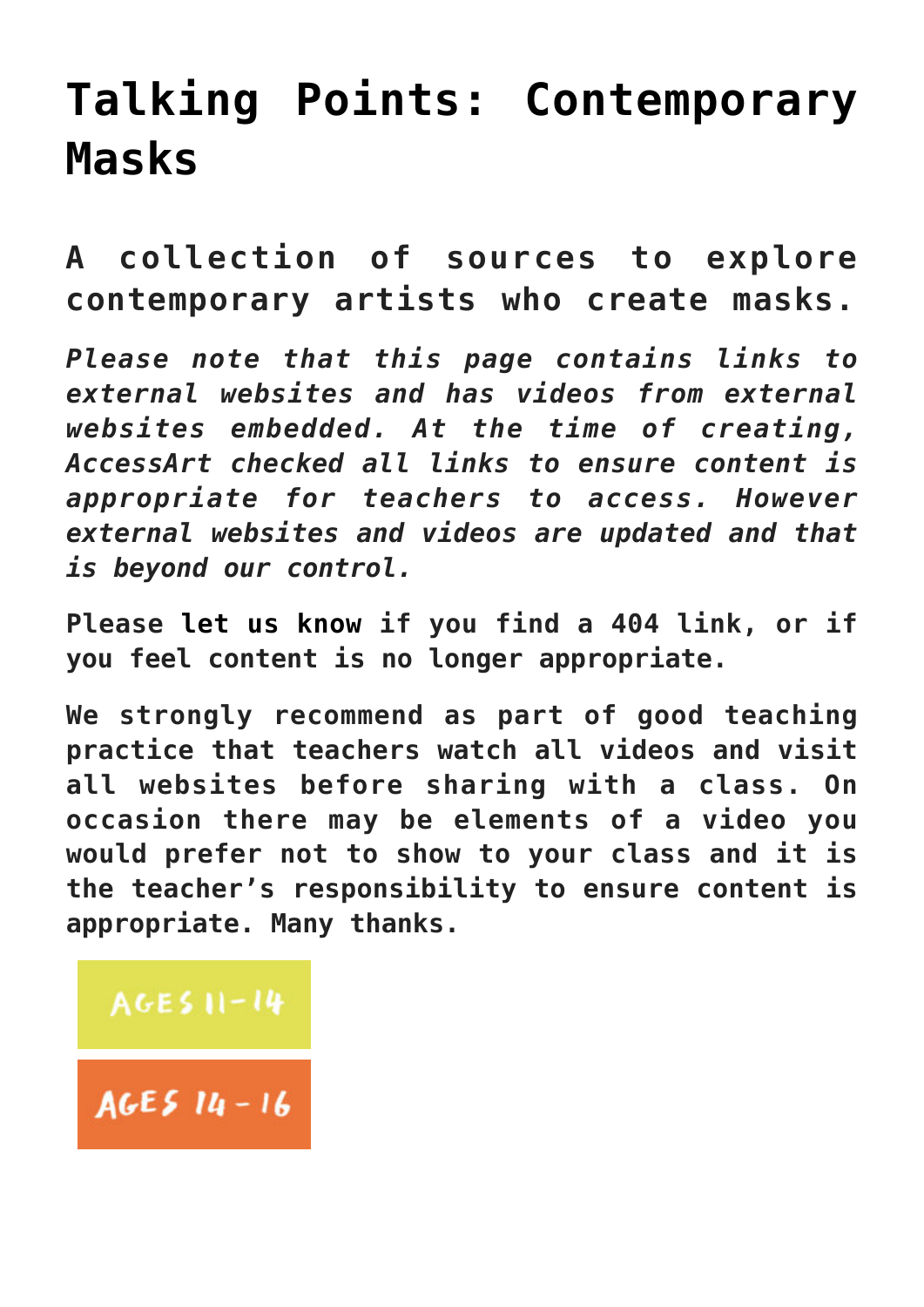## **Romuald Hazoumè**

**West African artist Romuald Hazoumé creates contemporary African masks made using discarded plastic containers, in particular petrol canisters. The petrol canisters are used by lots of people in West Africa and represent the artist's heritage. They also represent his critical vision of political systems.**

**"***I send back to the West that which belongs to them, that is to say, the refuse of consumer society that invades us every day***."**

#### **Questions to Ask Children**

**How do the masks make you feel?**

**Do you like the masks? Why?**

**What do you think the artist is trying to say through the artwork?**

**What other recycled or waste materials could we use to make masks?** 

#### **Damselfrau**

**Damselfrau focuses on play and make as few conscious decisions as possible to let the materials lead. Damselfrau design the masks as she makes, responding to materials as opposed to a drawn design.**

**The masks are perhaps more accurately described as**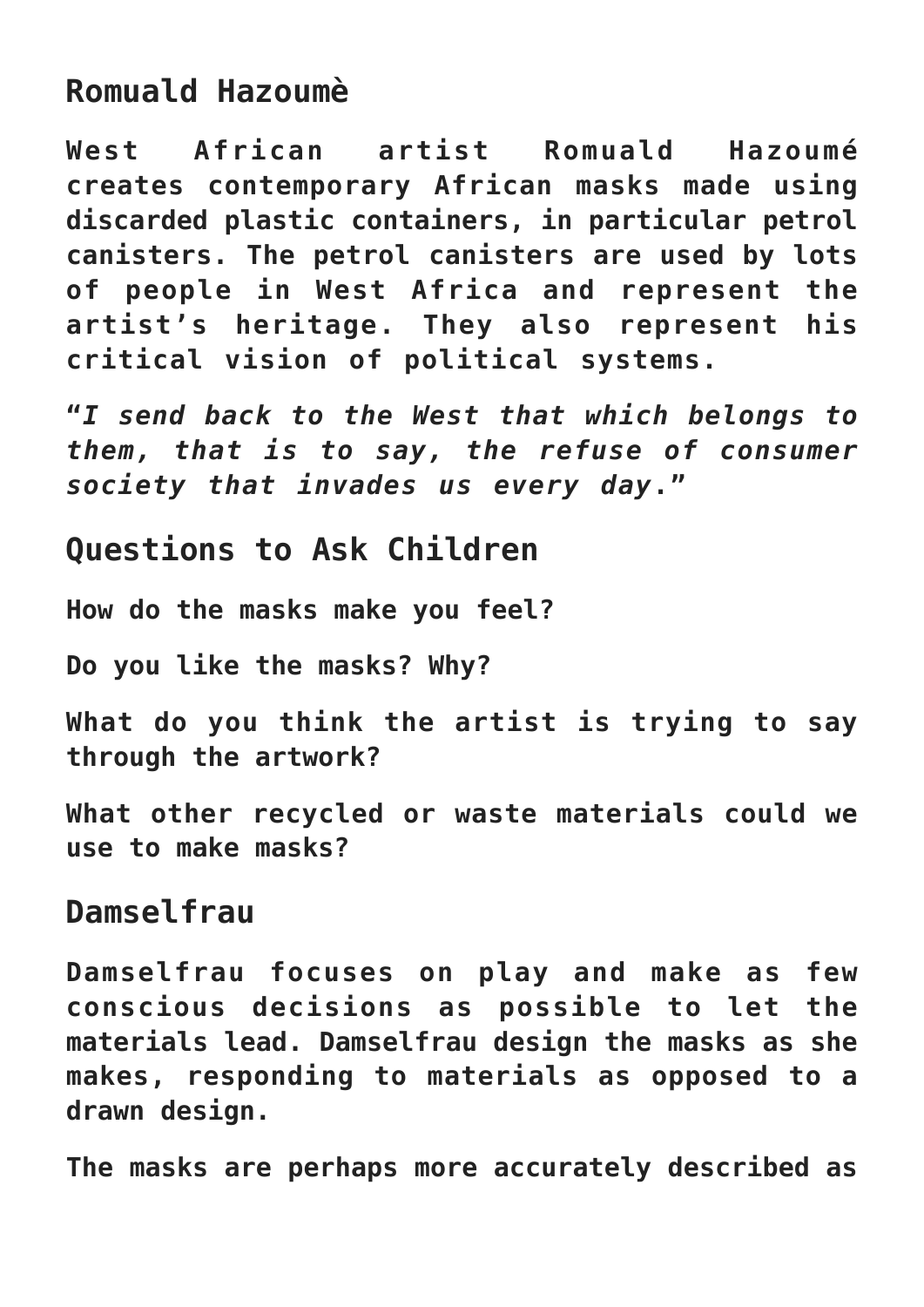**wearable sculptures. The ornate creations fuse the boundaries between fashion and design.**

## **Questions to Ask Children**

**How do these masks make you feel?**

**How do these masks compare to Romuald's masks?**

**If you encountered someone wearing the of the masks how would you feel?**

### **Thalassic Masks**

**The Thalassic Masks project focuses on rethinking the protective mask, transforming a medical product, born in a state of emergency, into a design statement expressing contemporary identities.**

**The artists Filippo Nassetti and Vincezo Reale believe that beyond Covid-19, further implications of climate change and the disruption of ecological environments, such as air pollution and transformations in the atmosphere, may see protective devices become more and more an essential extension of the human body.**

## **Questions to Ask Children**

**Do you like the Thalassic masks?**

**How does the mask make you feel?**

**Do you think that it's an improvement on the**